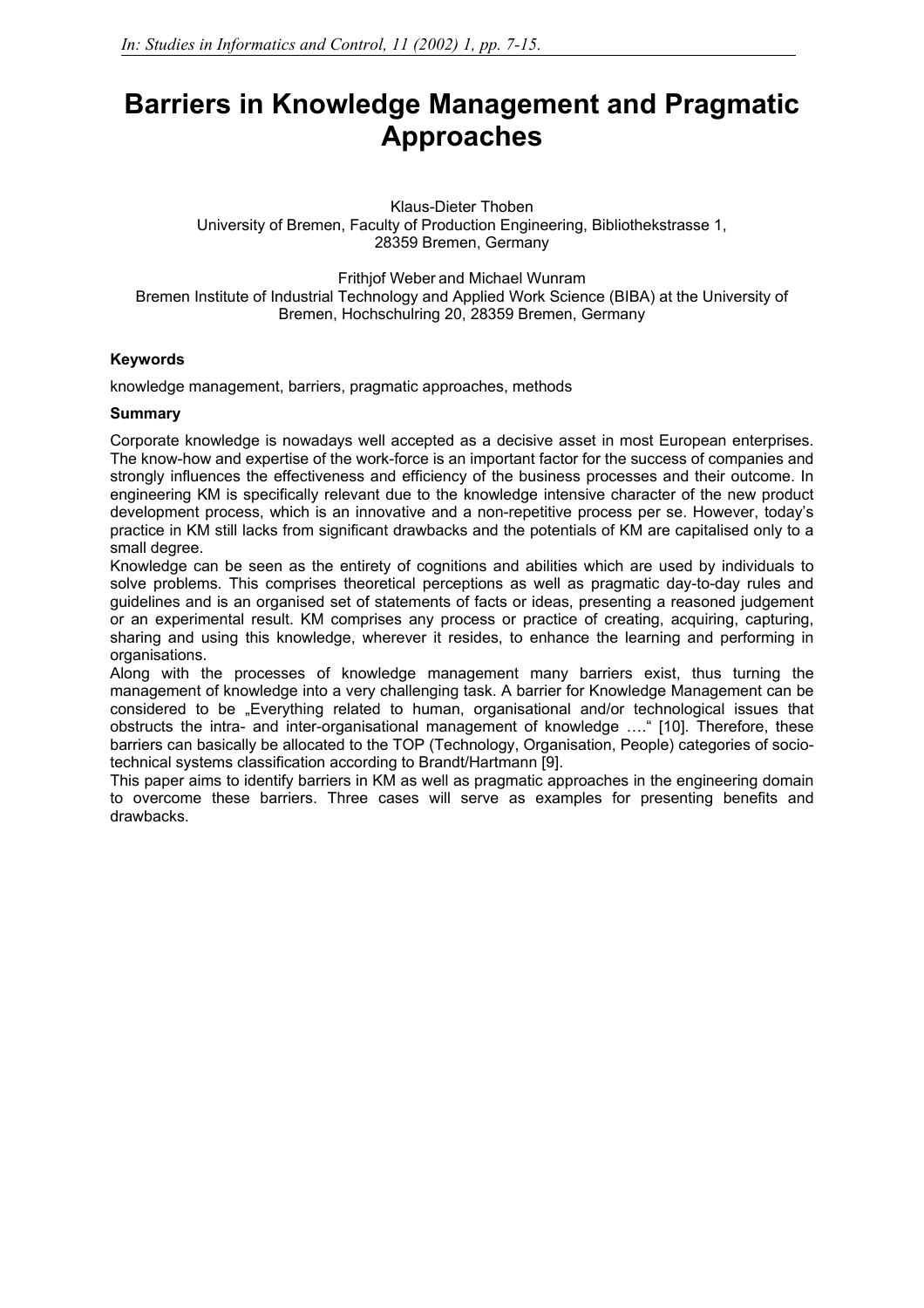# **0. Introduction**

Corporate knowledge is nowadays well accepted as a decisive asset in most European enterprises. The know-how and expertise of the work-force is an important factor for the success of companies and strongly influences the effectiveness and efficiency of the business processes and their outcome. The concept of Knowledge Management (KM) receives high strategic attention across multiple sectors. In the engineering area, KM is specifically relevant due to the knowledge intensive character of the domain. The new product development process, which is an innovative and a non-repetitive process par se, is especially interested in learning from the lessons of the past.

Knowledge can be seen as the entirety of cognitions and abilities which are used by individuals to solve problems. This comprises theoretical perceptions as well as pragmatic day-to-day rules and guidelines and is an organised set of statements of facts or ideas, presenting a reasoned judgement or an experimental result [1]. KM comprises any process or practice of creating, acquiring, capturing, sharing and using this knowledge, wherever it resides, to enhance the learning and performing in organisations [2].

Probst/Raub/Romhardt [1] provide a straight forward and easy to understand model (the so called "Building Blocks of Knowledge Management") for the description of the processes of knowledge management (see Figure 1). However, while applying this model within the EU funded research project CORMA (Practical Tools for Corporate Knowledge Management), the authors identified that, especially in the engineering domain, the aspect of "structuring" knowledge seems to be of high relevance for Knowledge Management. Thus, for the sake of the project, the model was adapted to the specific needs of engineering by adding an additional building block (see Figure 1).



Figure 1: Adapted building blocks of knowledge management

# **1. Barriers in Knowledge Management**

Along with the processes of knowledge management many barriers exist, thus turning the management of knowledge into a very challenging task to do (see Figure 2). A barrier can be considered to be "Everything related to human, organisational and/or technological issues that obstructs the intra- and inter-organisational management of knowledge …." [10]. Therefore, these barriers can basically be allocated to the TOP (Technology, Organisation, People) categories of sociotechnical systems classification according to Brandt/Hartmann [9].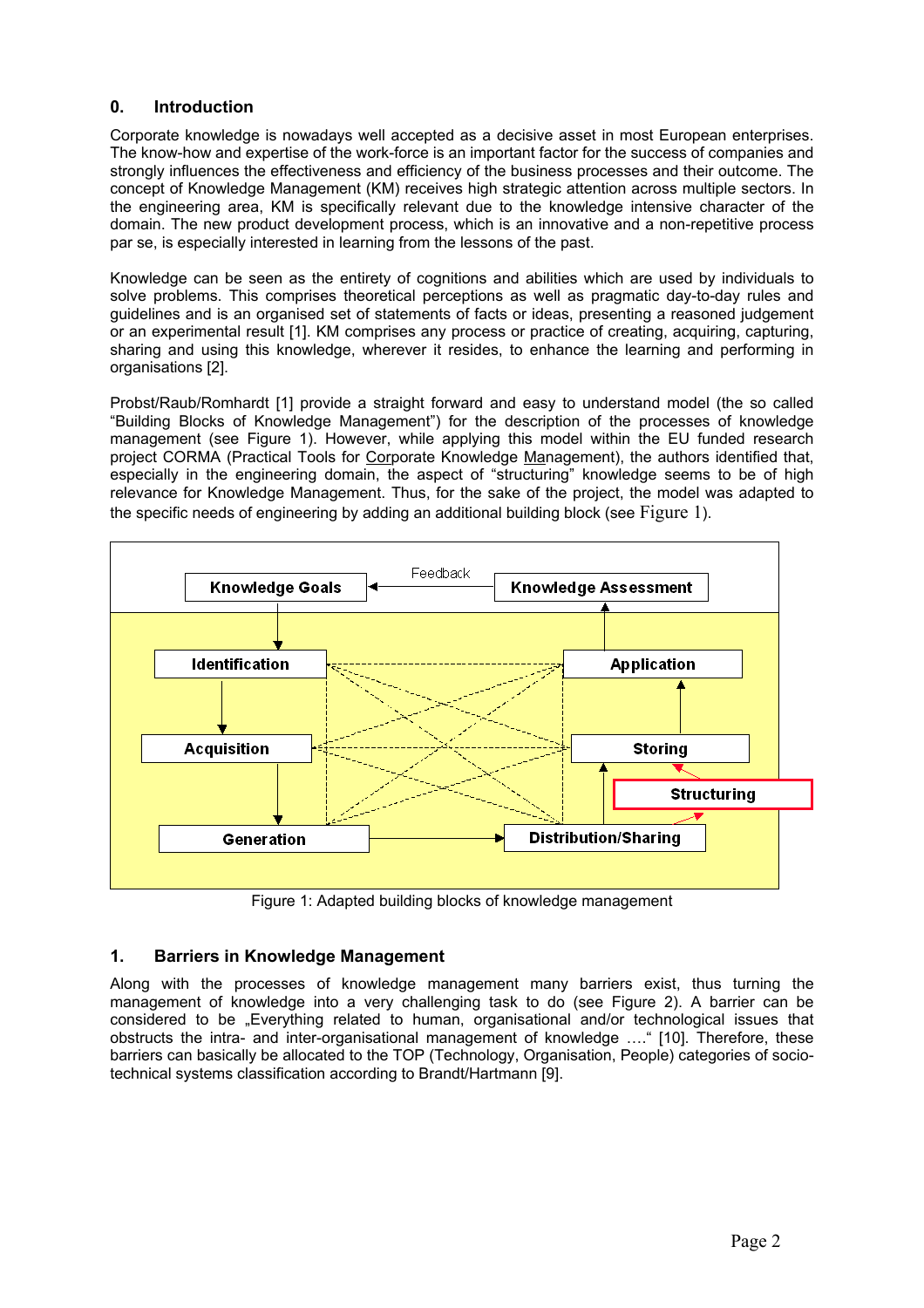

Figure 2: Barriers to knowledge management

In the CORMA project it was identified that companies generally considered technology to be one of the most important enablers of knowledge management. However, barriers related to the category Technology were not considered to be as relevant as those related to the categories Organisation and People. In the following some of the most relevant barriers related to the three categories will be presented and described as they were identified in the project CORMA via personal interviews in four companies and the use of questionnaires distributed among additional 500 other companies of which about 50 companies answered. For further identified barriers please refer to [12] and [13].

# **1.1 Barriers related to Technology**

**Legacy systems and incompatibility**: Legacy systems are often the cause for compatibility problems either company internal as well as company overlapping. The possibility of having different software systems automatically increases with the amount of communication partners. The possibilities to overcome this barrier are either the identification of a system according to the principle of the "lowest common denominator" or to invest in a technology that satisfies the needs of all partners involved.

# **1.2 Barriers related to Organisation**

**Lack of awareness of knowledge management strategies and instruments**: The conscious handling of the resource knowledge still seems to be a big issue when talking about barriers to knowledge management. The necessary awareness for the management of knowledge still can be considered to be relatively low among the responding companies. No company had an explicit knowledge management strategy implemented, nor determined corresponding responsibilities. It was also mentioned that employees often look for quick fixes, and therefore fight the symptoms of a problem and not its cause. When questioning why people tended to look for quick fixes instead for lasting solutions efforts related to time and costs were almost always mentioned.

**High investments**: Building intensive partnerships with customers and suppliers requires significant amounts of time and money. Once this has been invested, there is greater reluctance to break up the alliance should the performance of the alliance be insufficient.

**Unavailability of individuals***:* It was considered to be difficult to track people down when wanting to talk to them. This results in time delays by searching for a specific individual. A second barrier in point in this context, is not knowing who would be the best person to ask in certain cases.

**Different working times**: When dealing with partners from other countries different problems arise. Due to dispersed location of partners (i.e. Europe, Asia, North America) time differences often limit communication to a small time frame, and thus to indirect communication means. Video-conferencing which is considered to be an important communication mean could therefore fail in usage. Further,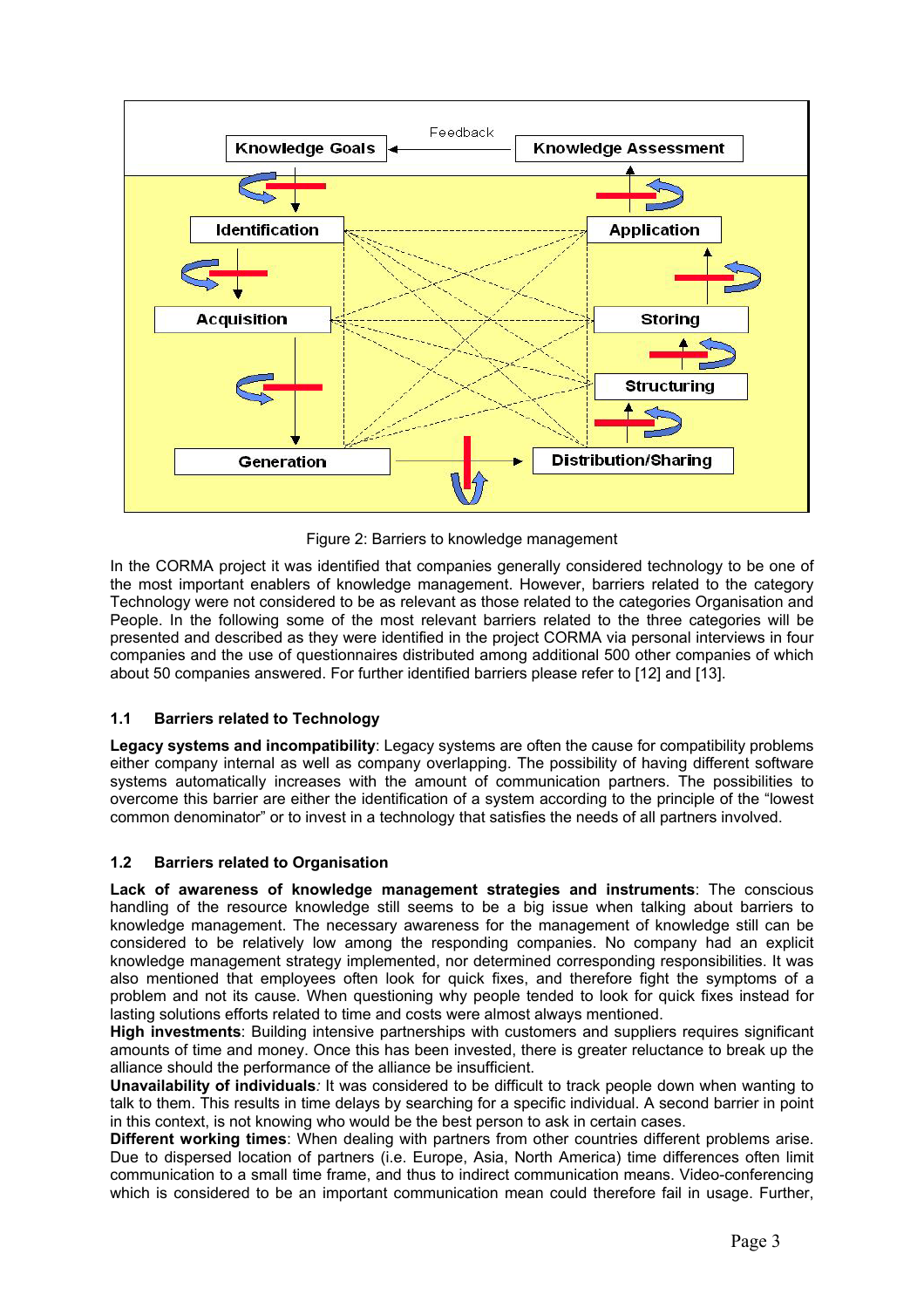labour time is organised differently in other countries (i.e.: lunchtime in Spain is much longer than in Germany).

## **1.3 Barriers related to People**

**Different languages**: The language barrier was mentioned to be a problem when dealing with people from other companies either from the same country as well as from abroad. When dealing with international companies it was recognised that it can lead to misunderstandings if people do not speak a language with certain level of competence. It was mentioned that meetings are sometimes unproductive because the topics discussed were only half understood. A further problem in this context occurs when two colleagues of the same company and the same country are involved in the same project but belong to different domains. The understanding of what they are talking about can be significantly different.

Fear of penalty/fear of losing profile: The presentation of not clearly defined ideas ("soft ideas") is often considered to be a weakness, thus reducing the space for creative thinking and the creation of synergies to develop ideas.

**Idea robbery**: This barrier describes the fear that the idea of an individual employee could be taken by another who than gets the acknowledgement and rewards for that idea. It implies the need for the protection of proprietary knowledge among employees.

**Fostering established communication channels**: As the same as on a intra organisational level, communication channels between colleagues across different companies must be maintained and fostered, thus resulting in high efforts. Since the establishment of good relationships is very time consuming, means must somehow be provided to support this task.

# **2. Pragmatic Approaches to Knowledge Management**

Companies often try to tackle the aforementioned barriers by buying and implementing costly and complex software tools hoping that these will serve the purpose of overcoming the identified problems. As the evolution of KM is driven strongly by large enterprises and consulting companies, the proposed solutions are often rather complex and dominated by information technology (IT). However, Malhotra [3] reports about different studies in which no direct correlation between IT investments and business performance or knowledge management was identified. He emphasises that the organisational processes and the way the employees communicate and operate through the social processes of collaborating need more attention. Davenport and Prusak [4] report that some Japanese companies have installed so called "Talk Rooms" in which scientists come together to have a cup of tea and talk to each other for about half an hour. There is neither an agenda nor schedule and the only target is to bring these people together to evoke a discussion about their current work and to exchange ideas, thus leaving the generation of new ideas up to chance.

#### **2.1 Characterising Pragmatic Approaches**

Extending this statement, the authors would like to take the position that small pragmatic solutions are often as effective as high IT investments [5]. Therefore the aim is to exploit the already existing systems as far as their functionality allows. Secondly, the complexity of problems has to be reduced. The underlying philosophy of a pragmatic approach can be characterised by following phrases which can be seen as guidelines as well:

- "A bird in the hand is worth two in the bush!"
- "Stop talking, start walking!"
- "To make a mistake is better than to make no experience!"

Accordingly pragmatic solutions are aiming at a 80-90% solution for an identified problem instead of a 100% solution. The remaining 10%-20% are either postponed for future activities or are not solved at all, because of the undue efforts which are necessary to achieve the needed results.

Based on a number of projects in the field of KM in engineering design the authors are convinced that a "controlled neglect" of certain aspects of a problem is reasonable for many industrial applications. This controlled neglect is implicitly embedded in the Pareto-principle (better known as the "80/20- Principle"). This principle was recognized by the Italian economist Vilfredo Pareto at the end of the 19<sup>th</sup> century and first published in 1897 [6]. It basically says that, out of a given group of elements, already 20% of them will yield 80% of the results.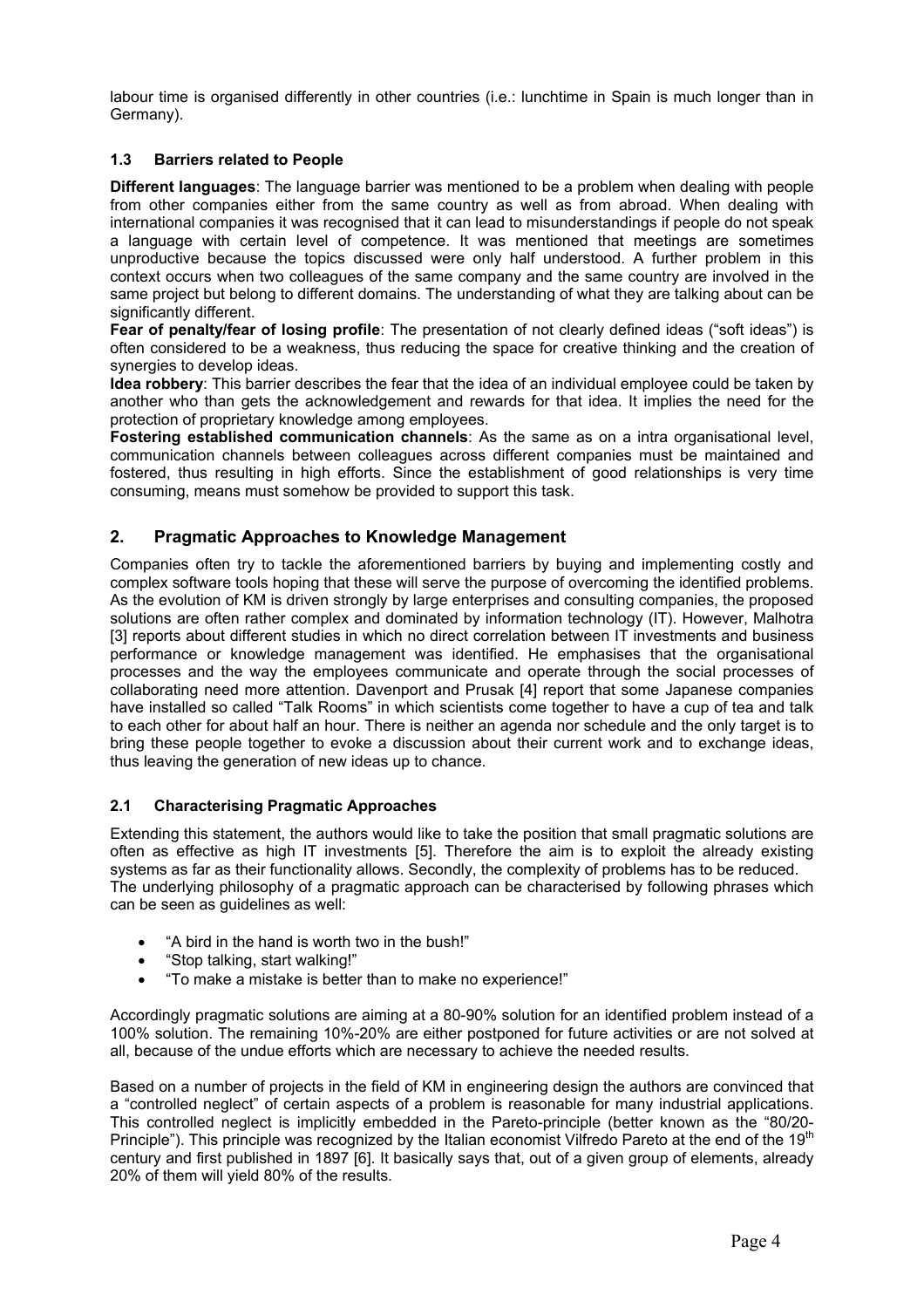

Figure 1: Pareto principle: Performing 20 % of the effort will lead to 80% of the results

A well known application of this principle is the ABC-Analysis which is often used as a time/taskmanagement tool. Various examples on how the 80/20-Principle can be applied are given in [7].

The most relevant characteristics of pragmatic approaches can be summarsed as follows.

- intuitively applicable by the user
- fast and easy to implement
- active participation of the users in the definition phase
- common added value to be achieved in the short term
- application of a stepwise (evolving) approach
- are self promoting due to the short term benefit and thus can pave the way for larger follow-up solutions (if felt necessary)
- low costs

# **3. Application of Pragmatic Approaches in Knowledge Management**

In the following 3 different applications of pragmatical approaches to Knowledge Management are described.

#### **3.1 Managing Knowledge within a Process Chain of Formed Sheet Metal Parts**

A pragmatic approach to knowledge management was chosen at a manufacturer of formed sheet metal parts for small series. Figure 3 shows the process chain from tool design until the finishing of the sheet metal parts: based on the product specs. a tool has to be designed and manufactured in various process steps: casting, milling, finishing, etc. In the last step the tool is used to manufacture the formed sheet metal parts. As the various process steps need specialised resources the shop floor is organized according to the process chain into so-called manufacturing "cells" or "units". Knowledge about problems and related solutions identified during the process was documented in problem and solution reports according to the needs of the individual manufacturing cells. Available knowledge of the other cells as well as the needs of the other cells were not considered while documenting the knowledge of a cell. Accordingly improvements in quality, time and costs of the overall process were limited. Feedback from one process step to an earlier one was limited as well. Knowledge how to avoid problems in the manufacturing process and how to support a design for manufacturing (DfM) was available in general, but not for the designers. Forced by their customers to reduce lead-time and increase quality the company had to redesign the information management along the process chain.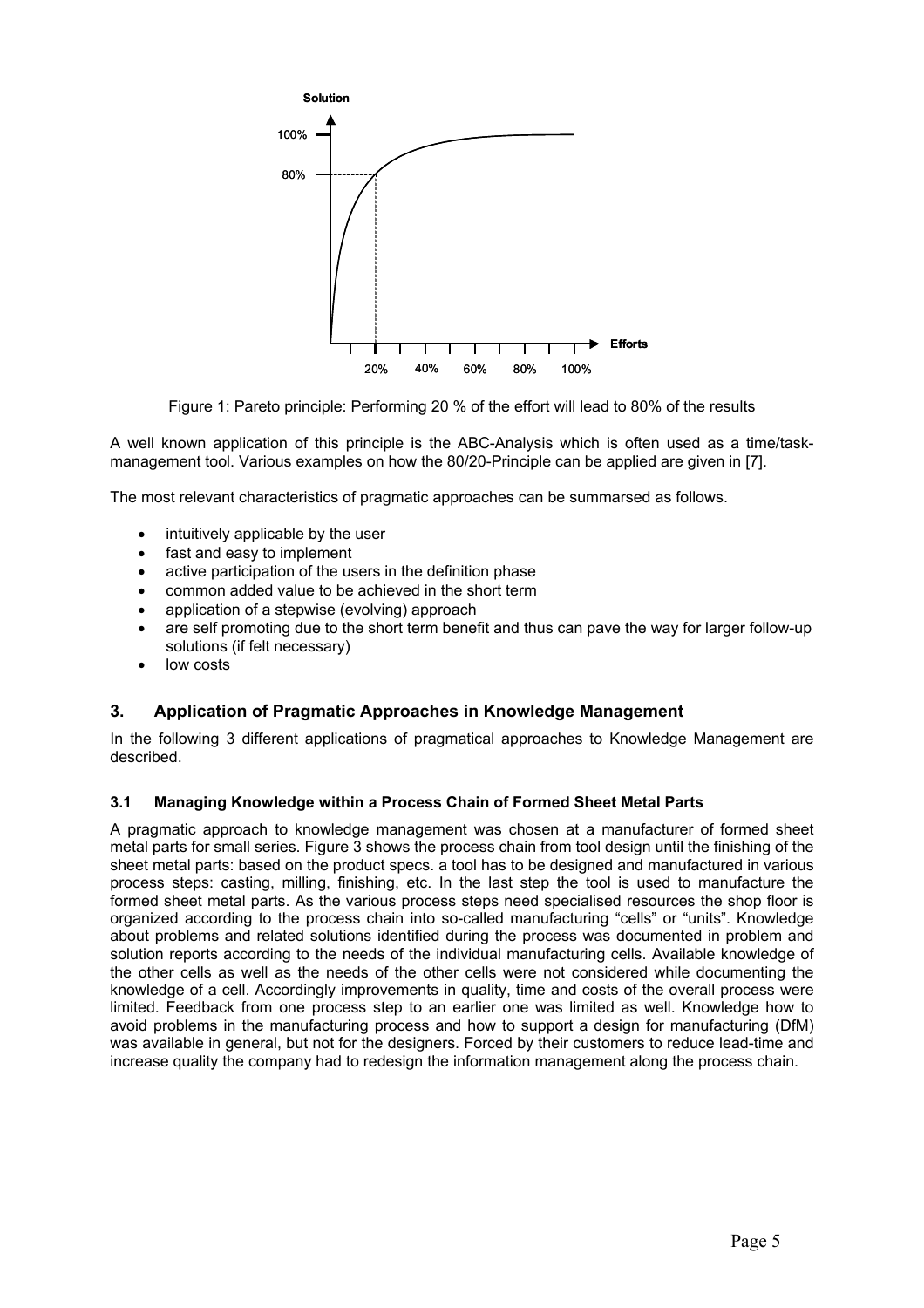

New Approach

Figure 3: Management of knowledge in a process chain for formed sheet metal parts

The overall approach was to form a task force including product designers, tool designers and representatives from all manufacturing cells involved in the process chain, to discuss the mutual needs, the problems, and the challenges of all steps of the chain. Based on a better understanding of each other, inputs and outputs requested from the various cells were defined and the overall process knowledge was structured. In many cases, changes were required compared to the old approach and compromises were made in order to achieve a pragmatic solution, e.g. people agreed on having a 90 % solution instead of a 100 % solution which would have required far more effort.

A second pragmatic element in the approach was that the solution was implemented in the short term as a paper based KM system. Following an incremental approach, the first step was to start with a so called "tool file", which was handled manually along the process chain from cell to cell. Within the tool file (which had an agreed format) problems, related solutions etc. were documented. In parallel, the development of the computerised "Knowledge Base" has started, so that in future problems, related solutions as well as other "experiences" gained in the various steps of the process will be documented along the whole chain from tool design until the assembly of the sheet metal parts. Even by introducing the paper based, but commonly agreed tool-file, the number of reliable feedbacks from manufacturing to design increased significantly.

| <b>Problem</b>                                                                                   | <b>Pragmatic Approach</b>                    |  |  |  |  |  |  |  |
|--------------------------------------------------------------------------------------------------|----------------------------------------------|--|--|--|--|--|--|--|
| Insufficient communication and coordination along Specification of rough but commonly agreed     |                                              |  |  |  |  |  |  |  |
| the process chain, caused by the application of documentation forms. Incremental Approach:       |                                              |  |  |  |  |  |  |  |
| the so-called "Throw it over the wall"- approach. From an early implemented paper based solution |                                              |  |  |  |  |  |  |  |
|                                                                                                  | to a database application. Forms were made   |  |  |  |  |  |  |  |
|                                                                                                  | accessible for all employees involved in the |  |  |  |  |  |  |  |
|                                                                                                  | process chain by an Intranet application.    |  |  |  |  |  |  |  |

# **3.2 Management of Design Knowledge between Design and Assembly**

Considering the lifecycle of products, assembly activities are "far away" from design activities. This causes various well known problems in engineering design:

- After the design, a feedback from the assembly is if ever available only several weeks or months later.
- As the documentation of problems is time consuming and represents an additional activity for the people in the assembly area, their motivation is limited.

However, aiming at high quality products experiences gained in the production and assembly process have to be made available for the design of new products. In parallel, the time and efforts needed for documentation have to be minimised and just-in-time documentation has to be realised. Additionally ideas about optional solutions, anticipated problems, as well as identified problems have to be described in such a way, that it is easy for the designers to understand.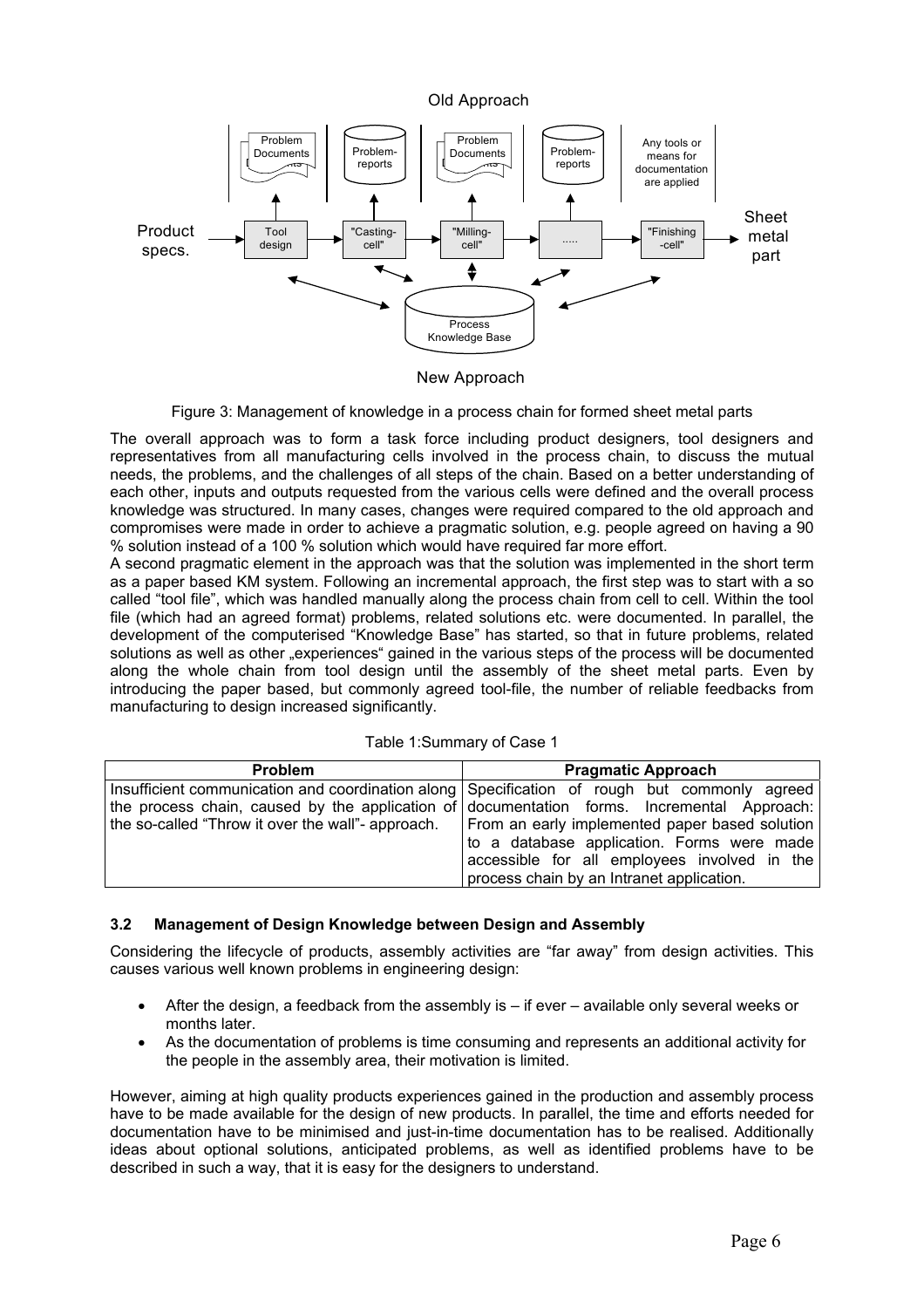The approach chosen in the company was to create a close link between the design department and the assembly area by installing an Intranet application on the one hand, and by offering various digital cameras to all departments dealing with the manufacturing and assembly on the other hand. Pictures made with the digital camera are stored in a database and are being made available to the design department via the Intranet application. So far a textual description has to be typed to describe the problem documented by each specific picture. However, by applying this approach, time consuming documentation activities were avoided and the response time for feedbacks from assembly to design was minimized.

This case serves as a good example for distinguishing pragmatic from non-pragmatic solutions: The distribution of digital cameras including the instruction to manually typing in the problem can be regarded as pragmatic because it used a straightforward approach and mature and easy to use technology<sup>1</sup>. The introduction of technologies like e.g. speech recognition, automatic picture processing and indexing would have been beyond pragmatic approaches as these are not yet fully mature and need careful adaptation and fine tuning. Thus the proposed 80% solution was prioritised compared to the 100 % that would perfectly fulfil the needed requirements.

| Table 2: Summary of Case 1 |  |
|----------------------------|--|
|----------------------------|--|

|                   | <b>Problem</b>                                                                                 |  |               |  | <b>Pragmatic Approach</b> |  |
|-------------------|------------------------------------------------------------------------------------------------|--|---------------|--|---------------------------|--|
| Insufficient      | feedback of problems and Easy to use technologies (digital cameras and                         |  |               |  |                           |  |
|                   | experiences identified in the assembly area to Intranet) for a quick documentation of problems |  |               |  |                           |  |
| design department |                                                                                                |  | and failures. |  |                           |  |

# **3.3 Approaches to KM in a R&D Department**

 $\overline{a}$ 

The following case provides a brief outline about different pragmatic approaches for KM which have been implemented successfully in a R&D department of an organisation with a staff of 150, comprising engineers of various domains, as well as technical and administrative staff. Major objective of all activities was to reduce the knowledge loss when experienced colleagues leave the organisation, to speed up the learning curve for novices, and to increase the knowledge exchange between the individual, multidisciplinary experts. The measures were addressing both knowledge about complex engineering issues e.g. methodical research/development approaches etc., as well as small day-today business processes as e.g. business travels or specific email problems. The following measures were implemented (among others):

- *Personnel Coaches* (Mentors): When entering the organisation, each novice, e.g. a junior engineer, is assigned to a personnel coach who is responsible for introducing the novice to the colleagues, the business processes, and the future working domain. The coach must have already stayed in the organisation for at least 2 years.
- *Round Table*: The engineers involved in the development process meet regularly (3-4 weeks) for exchanging their current design challenges and problems. The round table is accompanied by smaller means as e.g. a knowledge map of the engineers or an internal newsgroup for short term problem discussions.
- *Common directory structure*: All engineers store all their files in a common directory structure on a server. No files related to a project must be stored on the individual hard disks. The structure comprises predefined directories for e.g. projects, acquisition (bids), old projects, general department issues, or individual users. The structure is predefined up to four levels (for a detailed case description cf. [8]) which was identified as sufficient for most of the projects. A cost benefit ratio for this measure was exceptionally high, also because no IT investment for its implementation had to be made (because servers were already existing).
- *House of Competence*: A competence matrix (portfolio) describing the competences of all engineers in a systematic and "easy-to-use" way. This matrix supports the strutured identification competent colleagues for both nivices as well as (see Figure 4).
- *How To's*: A variety of guidelines and recommendation is made available voluntarily on the Intranet by 'knowledge owners'. These range e.g. from where to take project partners to dinner,

 $1$  The authors assume here that the corresponding processes were well defined, i.e. that it was e.g. specified how the designers make use of the picture database.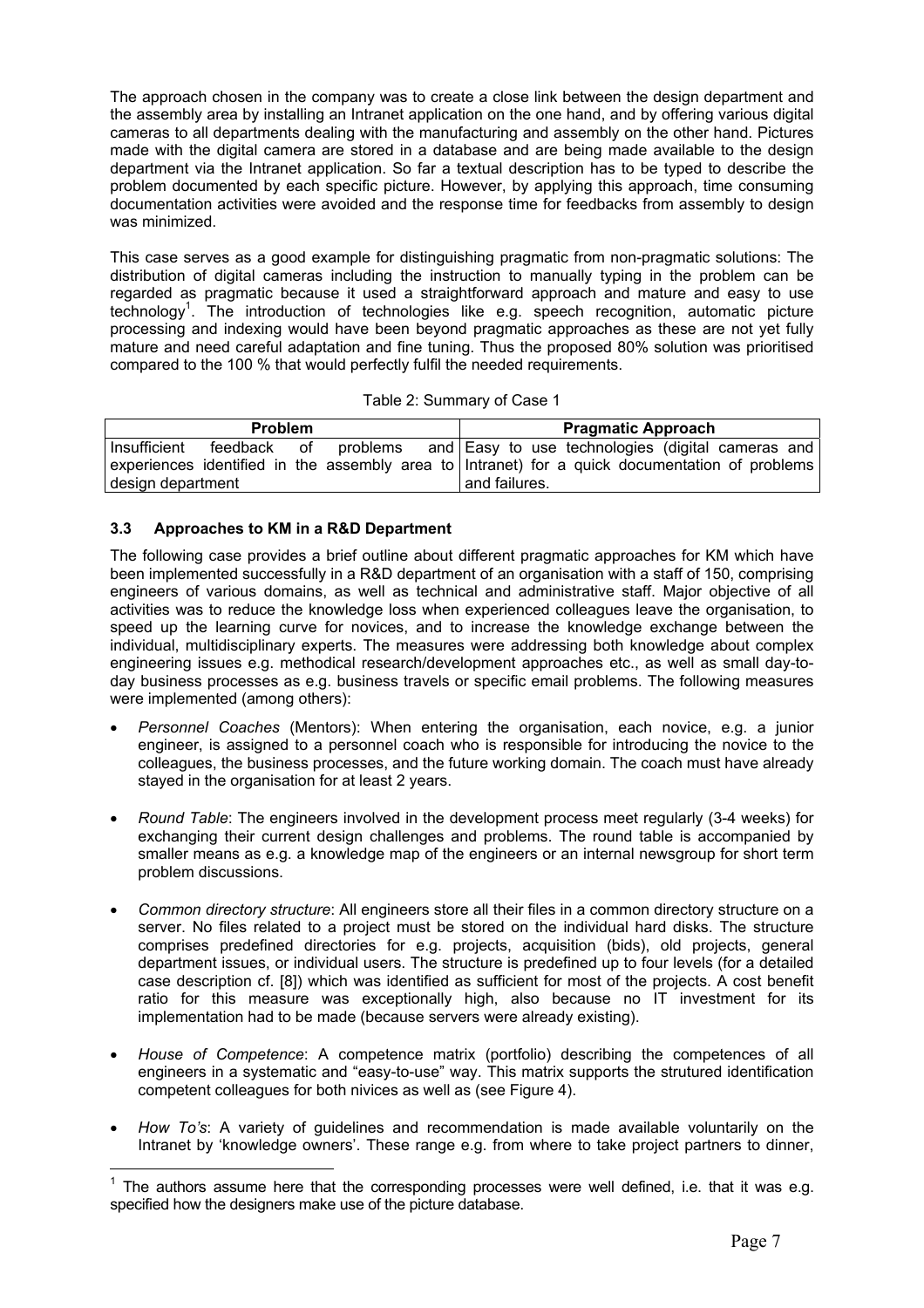via how to prepare project meetings, up to how to configure the email system. These recommendations are intentionally placed outside the organisations' formal Quality Management Handbook following ISO 900x. (This approach can be compared with a self-organized concept of FAQ (Frequently Asked Questions)).

|                                                                                                                                                                                                                                                                                                                                                                                                                                                                                                                                                                                                                                                            | = keine Kenntnisse<br>o = wenig Kenntnisse<br>x = umfangreiche Kenntnisse<br>+ = das interessiert mich / damit möchte ich etwas machen | <b>Digr</b><br>m<br>ส        | Bernd<br>щ<br>홂                                              | Janni<br>FKS                           | <b>WCH Martin</b>                                                                                                                                                                  | Michael<br><b>NUM</b> | Rene<br>RST        | $\overline{5}$<br>ð                | Frithjof<br>WEB | Marcus<br>å               | Stephan<br>WUR               | Jens<br>KLU  | Patrick<br>PKL. |  |  |
|------------------------------------------------------------------------------------------------------------------------------------------------------------------------------------------------------------------------------------------------------------------------------------------------------------------------------------------------------------------------------------------------------------------------------------------------------------------------------------------------------------------------------------------------------------------------------------------------------------------------------------------------------------|----------------------------------------------------------------------------------------------------------------------------------------|------------------------------|--------------------------------------------------------------|----------------------------------------|------------------------------------------------------------------------------------------------------------------------------------------------------------------------------------|-----------------------|--------------------|------------------------------------|-----------------|---------------------------|------------------------------|--------------|-----------------|--|--|
|                                                                                                                                                                                                                                                                                                                                                                                                                                                                                                                                                                                                                                                            | Programmiersprachen<br>ANSI-C                                                                                                          | $\pmb{\mathsf{x}}$           |                                                              | $\pmb{\mathsf{x}}$                     | x                                                                                                                                                                                  |                       |                    | x                                  |                 | $\pmb{\mathsf{x}}$        | o                            |              |                 |  |  |
|                                                                                                                                                                                                                                                                                                                                                                                                                                                                                                                                                                                                                                                            | $+ +$<br>Delphi                                                                                                                        | $\mathbf{o}$                 |                                                              | $o+$                                   | $\mathbf{x}$                                                                                                                                                                       |                       |                    | $\mathbf{o}$                       |                 | $\mathbf{o}$              | $\boldsymbol{\mathsf{x}}$    | $\mathbf{x}$ |                 |  |  |
|                                                                                                                                                                                                                                                                                                                                                                                                                                                                                                                                                                                                                                                            | Java<br><b>Borland Jbuilder</b>                                                                                                        | o+                           |                                                              | $\boldsymbol{x}$<br>$\pmb{\mathsf{x}}$ | ٠                                                                                                                                                                                  |                       |                    | $\mathbf{o}$                       |                 |                           | $\mathbf{o}$                 | $\circ$      |                 |  |  |
|                                                                                                                                                                                                                                                                                                                                                                                                                                                                                                                                                                                                                                                            | <b>IBM Visual Age</b>                                                                                                                  |                              |                                                              | $\ddot{}$                              |                                                                                                                                                                                    |                       |                    |                                    |                 |                           |                              |              |                 |  |  |
|                                                                                                                                                                                                                                                                                                                                                                                                                                                                                                                                                                                                                                                            | Visual Café<br>JDK (Java Development Kit v. Sun)                                                                                       | $\mathbf{o}$<br>$\circ$      |                                                              | $\mathbf{x}$                           | ٠.<br>$+$                                                                                                                                                                          |                       |                    | $\circ$                            |                 |                           | $\mathbf{o}$<br>$\circ$      | $\mathbf{x}$ |                 |  |  |
|                                                                                                                                                                                                                                                                                                                                                                                                                                                                                                                                                                                                                                                            | Visual Basic<br>Simulationsdialekte                                                                                                    | $\mathbf{x}$                 |                                                              |                                        | $\ddot{}$                                                                                                                                                                          |                       |                    | x                                  |                 |                           |                              | $\mathbf{x}$ |                 |  |  |
|                                                                                                                                                                                                                                                                                                                                                                                                                                                                                                                                                                                                                                                            | Scripting<br><b>JavaScript</b>                                                                                                         |                              |                                                              | $\circ$                                |                                                                                                                                                                                    |                       | $\circ$            |                                    |                 | $\ddot{}$                 |                              | $\circ$      |                 |  |  |
|                                                                                                                                                                                                                                                                                                                                                                                                                                                                                                                                                                                                                                                            | Perl                                                                                                                                   |                              |                                                              | $\mathbf{o}$                           |                                                                                                                                                                                    |                       |                    | $\Omega$                           |                 |                           |                              | $\mathbf{o}$ |                 |  |  |
|                                                                                                                                                                                                                                                                                                                                                                                                                                                                                                                                                                                                                                                            | VBA (VisualBasic for Applications)<br><b>Datenbanken</b>                                                                               | $\mathbf{o}$                 |                                                              |                                        |                                                                                                                                                                                    |                       |                    |                                    |                 |                           |                              |              |                 |  |  |
|                                                                                                                                                                                                                                                                                                                                                                                                                                                                                                                                                                                                                                                            | Access<br>MS-SQL Server                                                                                                                | $\mathbf{x}$<br>$\mathbf{x}$ |                                                              | $\mathbf{x}$                           |                                                                                                                                                                                    |                       |                    | x                                  |                 |                           | $\mathbf{o}$<br>$\mathbf{o}$ | $\circ$      |                 |  |  |
|                                                                                                                                                                                                                                                                                                                                                                                                                                                                                                                                                                                                                                                            | Oracle<br>ODBC                                                                                                                         | $\pmb{\mathsf{x}}$           |                                                              | $\ddot{}$<br>$\ddot{}$                 | $\mathbf{o}$                                                                                                                                                                       |                       |                    | $\mathbf{o}$<br>$\pmb{\mathsf{x}}$ |                 |                           | $\mathbf{o}$<br>$\mathbf{o}$ | $\mathbf{o}$ |                 |  |  |
|                                                                                                                                                                                                                                                                                                                                                                                                                                                                                                                                                                                                                                                            | JDBC<br>LDAP                                                                                                                           |                              |                                                              | $\ddot{}$<br>$\pmb{\mathsf{x}}$        |                                                                                                                                                                                    |                       |                    |                                    |                 |                           | $\circ$                      | $\circ$      |                 |  |  |
|                                                                                                                                                                                                                                                                                                                                                                                                                                                                                                                                                                                                                                                            | Verteilte Objekte                                                                                                                      |                              |                                                              |                                        |                                                                                                                                                                                    |                       |                    |                                    |                 |                           |                              |              |                 |  |  |
|                                                                                                                                                                                                                                                                                                                                                                                                                                                                                                                                                                                                                                                            | Corba<br>EJB (Enterprise Java Beans)                                                                                                   | ٠                            |                                                              | ÷<br>$o+$                              |                                                                                                                                                                                    | ÷                     |                    |                                    |                 |                           | x                            | $\mathbf{o}$ |                 |  |  |
|                                                                                                                                                                                                                                                                                                                                                                                                                                                                                                                                                                                                                                                            | DCOM (Distributed Component Object Model)<br>RMI (Remote Method Invocation)                                                            | $\bullet$<br>$\circ$         |                                                              | $o+$                                   | $\ddot{}$                                                                                                                                                                          |                       |                    |                                    |                 |                           |                              |              |                 |  |  |
|                                                                                                                                                                                                                                                                                                                                                                                                                                                                                                                                                                                                                                                            | Klassenbibliotheken                                                                                                                    |                              |                                                              |                                        |                                                                                                                                                                                    |                       |                    |                                    |                 |                           |                              |              |                 |  |  |
|                                                                                                                                                                                                                                                                                                                                                                                                                                                                                                                                                                                                                                                            | MFC (MS Foundation Classes)<br>JFC/Swing (Java Foundation Classes)                                                                     |                              |                                                              | $\pmb{\mathsf{x}}$                     | $\ddot{}$                                                                                                                                                                          |                       |                    | $\ddot{}$                          |                 | $\mathbf{o}$              | $\ddot{}$                    |              |                 |  |  |
|                                                                                                                                                                                                                                                                                                                                                                                                                                                                                                                                                                                                                                                            | Java AWT (Abstract Windowing Toolkit)<br>Webtechnologie                                                                                |                              |                                                              | $\mathbf{x}$                           | $\ddot{}$                                                                                                                                                                          |                       |                    |                                    |                 |                           | $\circ$                      | $\circ$      |                 |  |  |
|                                                                                                                                                                                                                                                                                                                                                                                                                                                                                                                                                                                                                                                            | <b>Applets</b>                                                                                                                         | $\circ$                      | $\ddot{}$                                                    | $\mathbf{x}$                           | $+$                                                                                                                                                                                | $\pm$                 |                    |                                    |                 | $+$                       | $\mathbf{o}$                 | $\mathbf{x}$ |                 |  |  |
|                                                                                                                                                                                                                                                                                                                                                                                                                                                                                                                                                                                                                                                            | ASP (Active Server Pages)<br>CGI-Bin                                                                                                   |                              |                                                              | $\pmb{\mathsf{x}}$                     |                                                                                                                                                                                    |                       |                    |                                    |                 |                           |                              | $\mathbf{o}$ |                 |  |  |
|                                                                                                                                                                                                                                                                                                                                                                                                                                                                                                                                                                                                                                                            | ColdFusion<br>DHTML (Dynamic HTML)                                                                                                     | $\mathbf{o}$                 |                                                              | $\pmb{\mathrm{+}}$<br>$\ddot{}$        |                                                                                                                                                                                    | $\ddot{}$             | $^\mathrm{+}$      | $\mathbf{o}$                       |                 |                           |                              |              |                 |  |  |
|                                                                                                                                                                                                                                                                                                                                                                                                                                                                                                                                                                                                                                                            | HTML<br>JSP (Java Server Pages)                                                                                                        | $\mathbf{x}$<br>$\ddot{}$    | o+                                                           | $\pmb{\mathsf{x}}$<br>$\ddot{}$        | $\circ$                                                                                                                                                                            | $\mathbf{o}$          | $\pmb{\mathsf{x}}$ | $\pmb{\mathsf{x}}$<br>$\ddot{}$    | o+              | $\bullet$                 | $\mathbf{o}$                 | $\mathbf{x}$ | x               |  |  |
|                                                                                                                                                                                                                                                                                                                                                                                                                                                                                                                                                                                                                                                            | PHP3/4                                                                                                                                 |                              |                                                              | $\color{red}+$                         |                                                                                                                                                                                    |                       | +                  | $\mathbf{o}$                       |                 |                           |                              |              |                 |  |  |
|                                                                                                                                                                                                                                                                                                                                                                                                                                                                                                                                                                                                                                                            | Servlets<br>XHTML (XML-basiertes HTML)                                                                                                 | $+$<br>$\ddot{}$             | $+$                                                          | $\circ$<br>$o+$                        | $+$                                                                                                                                                                                | $+$                   |                    | $+$<br>$\ddot{}$                   |                 | $+$                       |                              | $\mathbf{o}$ |                 |  |  |
|                                                                                                                                                                                                                                                                                                                                                                                                                                                                                                                                                                                                                                                            | XML (eXtensible Markup Language)<br><b>Setups</b>                                                                                      | $+$                          | $+$                                                          | $o+$                                   | $\ddot{}$                                                                                                                                                                          | $\ddot{}$             | $\ddot{}$          | $\circ$                            | ٠               |                           |                              |              |                 |  |  |
|                                                                                                                                                                                                                                                                                                                                                                                                                                                                                                                                                                                                                                                            | InstallShield Express<br>InstallShield von Visual Studio                                                                               |                              |                                                              |                                        | $\circ$                                                                                                                                                                            |                       |                    | x                                  |                 | $\mathbf{x}$<br>$\bullet$ |                              | $\mathbf{x}$ |                 |  |  |
| Figure 4: House of Competence<br>All measures are in operation since 2 years (except for the round table which has been implemented<br>only 3 months ago). All measures allow small individual or case specific modifications and assure<br>short term benefits for the users. Common to all approaches was the utilisation of the existing IT<br>infrastructure. For some of the approaches, also larger solutions had been in discussion, but these<br>were rejected for the benefit of a fast, flexible and simple implementation. Also, all approaches have<br>been planned and implemented by the employees themselves.<br>Table 3: Summary of Case 3 |                                                                                                                                        |                              |                                                              |                                        |                                                                                                                                                                                    |                       |                    |                                    |                 |                           |                              |              |                 |  |  |
| Problem<br><b>Pragmatic Approach</b>                                                                                                                                                                                                                                                                                                                                                                                                                                                                                                                                                                                                                       |                                                                                                                                        |                              |                                                              |                                        |                                                                                                                                                                                    |                       |                    |                                    |                 |                           |                              |              |                 |  |  |
| Flat learning curve of novices                                                                                                                                                                                                                                                                                                                                                                                                                                                                                                                                                                                                                             |                                                                                                                                        |                              |                                                              | Personnel coaches                      |                                                                                                                                                                                    |                       |                    |                                    |                 |                           |                              |              |                 |  |  |
|                                                                                                                                                                                                                                                                                                                                                                                                                                                                                                                                                                                                                                                            | Lack of communication of non project specific                                                                                          |                              |                                                              | <b>Programmers Round Table</b>         |                                                                                                                                                                                    |                       |                    |                                    |                 |                           |                              |              |                 |  |  |
|                                                                                                                                                                                                                                                                                                                                                                                                                                                                                                                                                                                                                                                            |                                                                                                                                        |                              |                                                              |                                        |                                                                                                                                                                                    |                       |                    |                                    |                 |                           |                              |              |                 |  |  |
| information and knowledge<br>Identification of knowledge "hidden" in other<br>projects                                                                                                                                                                                                                                                                                                                                                                                                                                                                                                                                                                     |                                                                                                                                        |                              |                                                              |                                        | Specification of identical directory structures up to<br>the fourth level for all types of projects. Further<br>detailing of the structure would have generated to<br>high efforts |                       |                    |                                    |                 |                           |                              |              |                 |  |  |
| Time consuming no value adding tasks related<br>with project management activities.<br>Frequent disturbance of experts related to tips<br>and tricks requested by colleagues                                                                                                                                                                                                                                                                                                                                                                                                                                                                               |                                                                                                                                        |                              | Documentation and provision of "How to's" on the<br>Intranet |                                        |                                                                                                                                                                                    |                       |                    |                                    |                 |                           |                              |              |                 |  |  |
| <b>Conclusions</b><br>4.<br>Describing several barriers in knowledge management the authors identify that the relevance of                                                                                                                                                                                                                                                                                                                                                                                                                                                                                                                                 |                                                                                                                                        |                              |                                                              |                                        |                                                                                                                                                                                    |                       |                    |                                    |                 |                           |                              |              |                 |  |  |
| barriers related to human aspects prevail. In contrast to usual approaches to knowledge management                                                                                                                                                                                                                                                                                                                                                                                                                                                                                                                                                         |                                                                                                                                        |                              |                                                              |                                        |                                                                                                                                                                                    |                       |                    |                                    |                 |                           |                              |              |                 |  |  |

Figure 4: House of Competence

| Problem                                                                                                                                                                      | <b>Pragmatic Approach</b>                                                                                                                                                          |
|------------------------------------------------------------------------------------------------------------------------------------------------------------------------------|------------------------------------------------------------------------------------------------------------------------------------------------------------------------------------|
| Flat learning curve of novices                                                                                                                                               | Personnel coaches                                                                                                                                                                  |
| Lack of communication of non project specific<br>information and knowledge                                                                                                   | Programmers Round Table                                                                                                                                                            |
| Identification of knowledge "hidden" in other<br>projects                                                                                                                    | Specification of identical directory structures up to<br>the fourth level for all types of projects. Further<br>detailing of the structure would have generated to<br>high efforts |
| Time consuming no value adding tasks related<br>with project management activities.<br>Frequent disturbance of experts related to tips<br>and tricks requested by colleagues | Documentation and provision of "How to's" on the<br>Intranet                                                                                                                       |

# **4. Conclusions**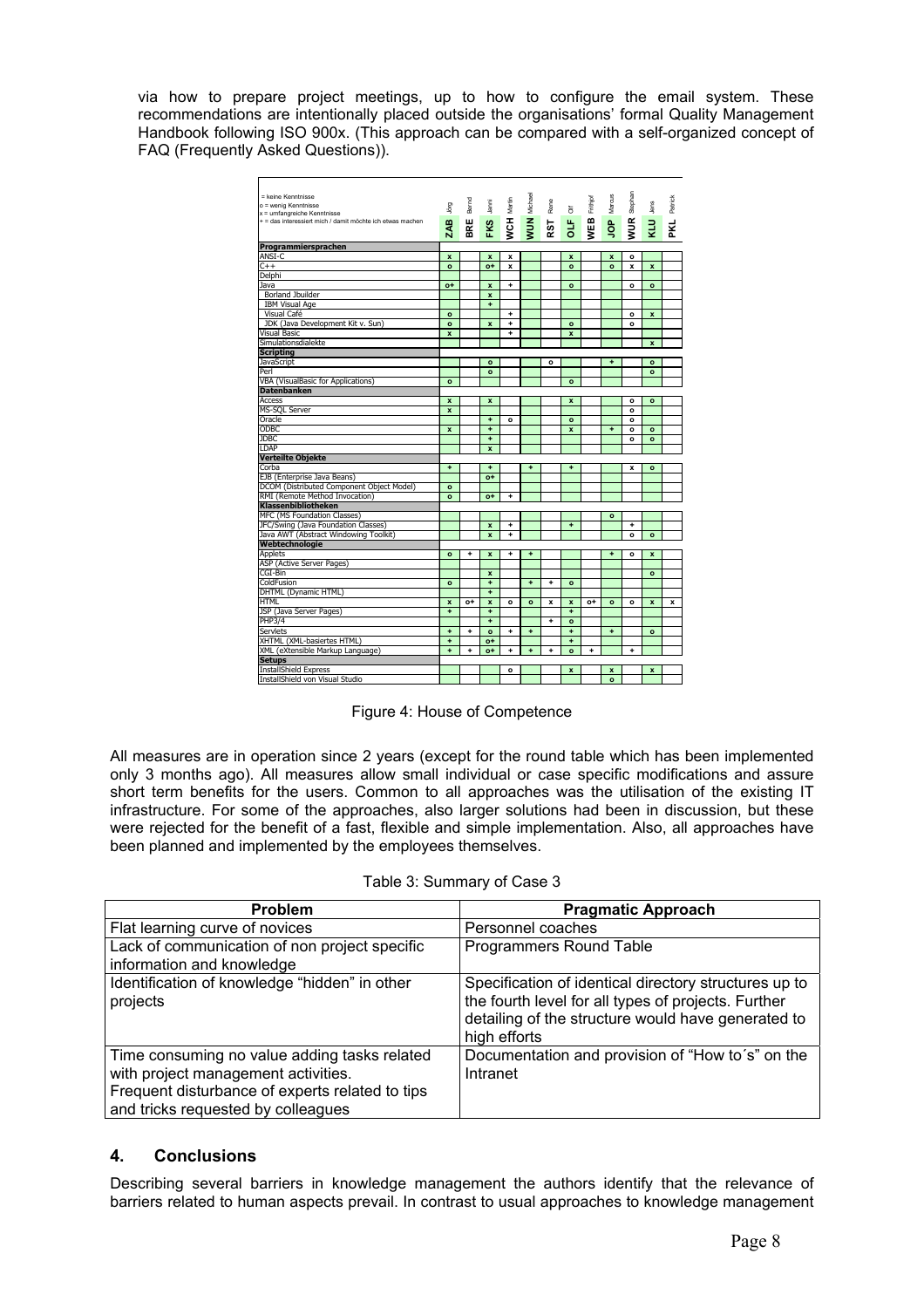in which the implementation of ICT infrastructures play a central role, the authors have applied the concept of pragmatic approaches for KM considering industrial cases related to engineering design. As described, pragmatic approaches are based on a philosophy which prefers to implement 80-90% solutions in the short term instead of a 100% solution in the long term.

Three exploratory cases have been presented and the achieved benefits have been discussed. These are mainly the possibility to achieve working KM solutions in the engineering design environment in a short implementation time and with reduced costs for IT investments.

As no direct correlation between investments of time and money in new technologies on the one hand and an increase of productivity of a company on the other hand can be identified according to Malhotra [3], investing time and money solely in technology has to be considered to be short sighted, especially when aiming to overcome the barriers in knowledge management. According to [14] this so called "productivity paradox" can be explained by various arguments of which two shall be discussed here for the purpose of supporting the concept of pragmatic approaches proposed by the the authors:

- *Insufficient reorganisation of company processes*: the implementation of new technologies in company for the mere sake of modernism will probably lead to high investments without making use of the full potential of such technologies. Therefore, companies should tend to better exploit available resources. Further, the application of technology, independent from being new or old should always be considered together with human and organisational aspects.
- *Resistance against renewal*: Employees usually tend to have a natural resistance against changes [11]. If to many aspects in their environment are changed at the same time they feel insecure and will probably not co-operate with the change inducing power. In the case of the productivity paradox the resistance will arise when new technologies are introduced and along with it organisational changes. Thus, the authors conclude that instead of solely looking on the introduction of new technologies to solve problems in knowledge management, companies should also focus on simple organisational or methodical measures. Probably a smooth approach to KM is the key for the introduction of further KM measures. In order to accustom the employees to the philosophy of KM managers should prefer 80% solutions for the sake of acceptance and the willingness to introduce further measures.

Deriving from the three presented cases as well as from the possible reasons for the so called "productivity paradox", the authors conclude that a highly participative approach (i.e. direct involvement of concerned employees) is of utmost importance for the acceptance of any solution in this particular area.

However, pragmatic approaches in general also bear a strong risk. People may be tempted to implement the first solution they see without carefully reasoning about its appropriateness and usability. If KM solutions aiming to support a better cooperation between design and manufacturing fail, it gets more difficult to motivate the users to participate in a second approach. Thus – in contrast to trial and error solutions – the potential error must be avoided as far as possible. Accordingly incremental approaches are far more promising than large and not controllable steps. The authors assume that a sound conviction about the appropriateness of a solution is a critical success factor for the successful implementation of pragmatic approaches in engineering design. In order to exploit pragmatic approaches with a reduced risk, future research should aim to develop methods and tools for KM which allow for the identification of the most relevant aspects to be addressed by pragmatic solutions.

#### **Acknowledgement**

This work has been partly funded by the European Commission through IST 1999-12685: CORMA – Practical Methods and Tools for Corporate Knowledge Management. The authors wish to acknowledge the Commission and the project partners for their support.

#### **References**

- [1] PROBST, G.; RAUB, S.; ROMHARDT, K., Wissen managen Wie Unternehmen ihre wertvollste Ressource optimal nutzen; 3rd Edition; Frankfurt am Main, Wiesbaden; Gabler-Verlag p.46, 1999
- [2] SCARBOROUGH, H., Knowledge Management: A Literature Review, Institute of Personnel and Development, 1999
- [3] MALHOTRA, Y, Knowledge Management for the New World of Business. Asian Strategy Leadership Institute Review, Vol. 6, 1998
- [4] DAVENPORT, T., PRUSAK, L., Working Knowledge How Organizations Manage what they Know, Harvard Business School Press, Boston, Massachusetts, 1998